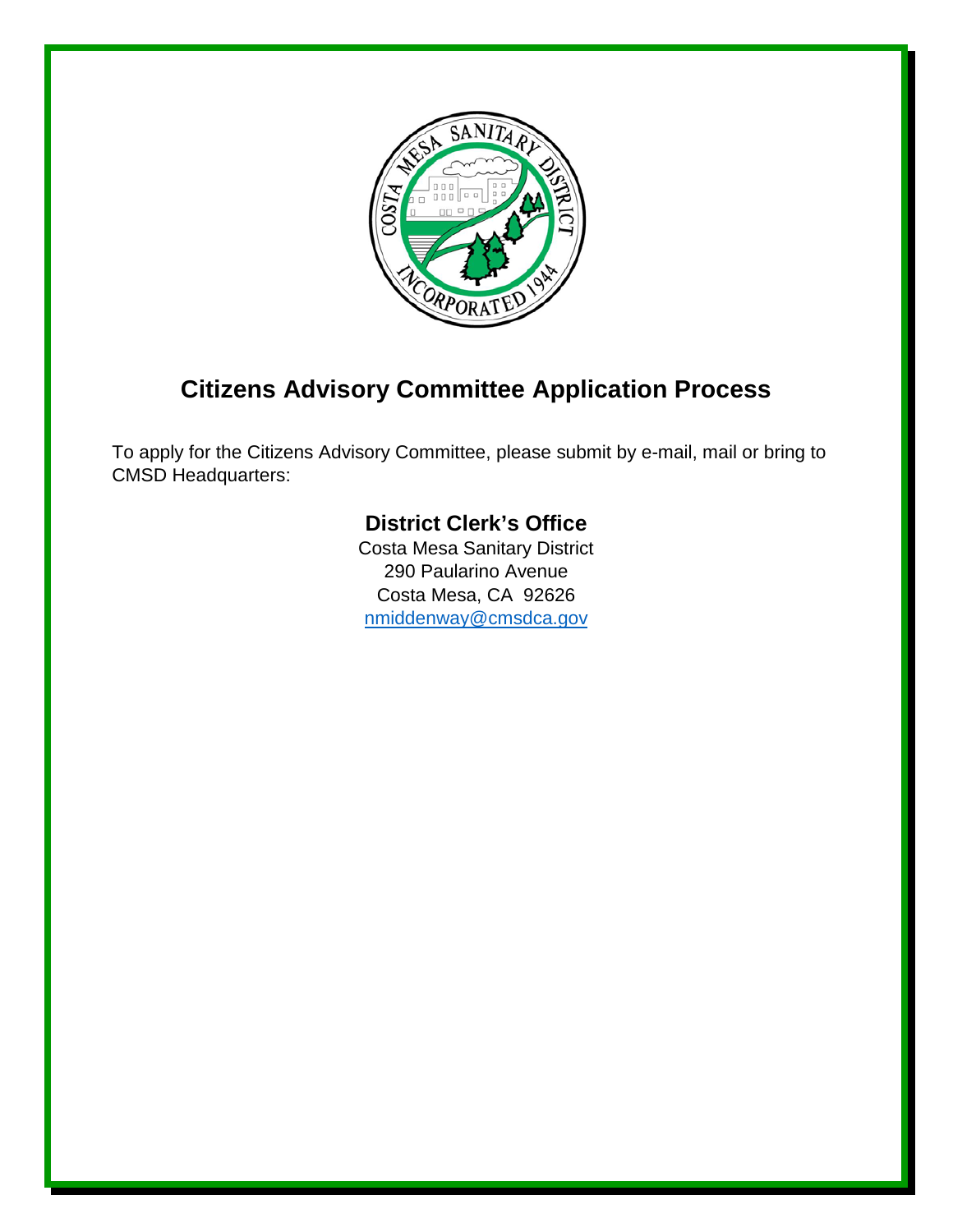## **Costa Mesa Sanitary District Application for Citizens Advisory Committee Appointment**

All information on this page **only**, is considered public information and will be released to the public, including being posted on CMSD's website.

Name: \_

1. Indicate why you wish to serve on the Citizens Advisory Committee. Provide any experience and/or qualifications you may possess that you believe would be beneficial to this committee. A resume (optional) may be attached. (Note: All information contained on the resume is public information, will be distributed to the public, and posted on CMSD's website.)